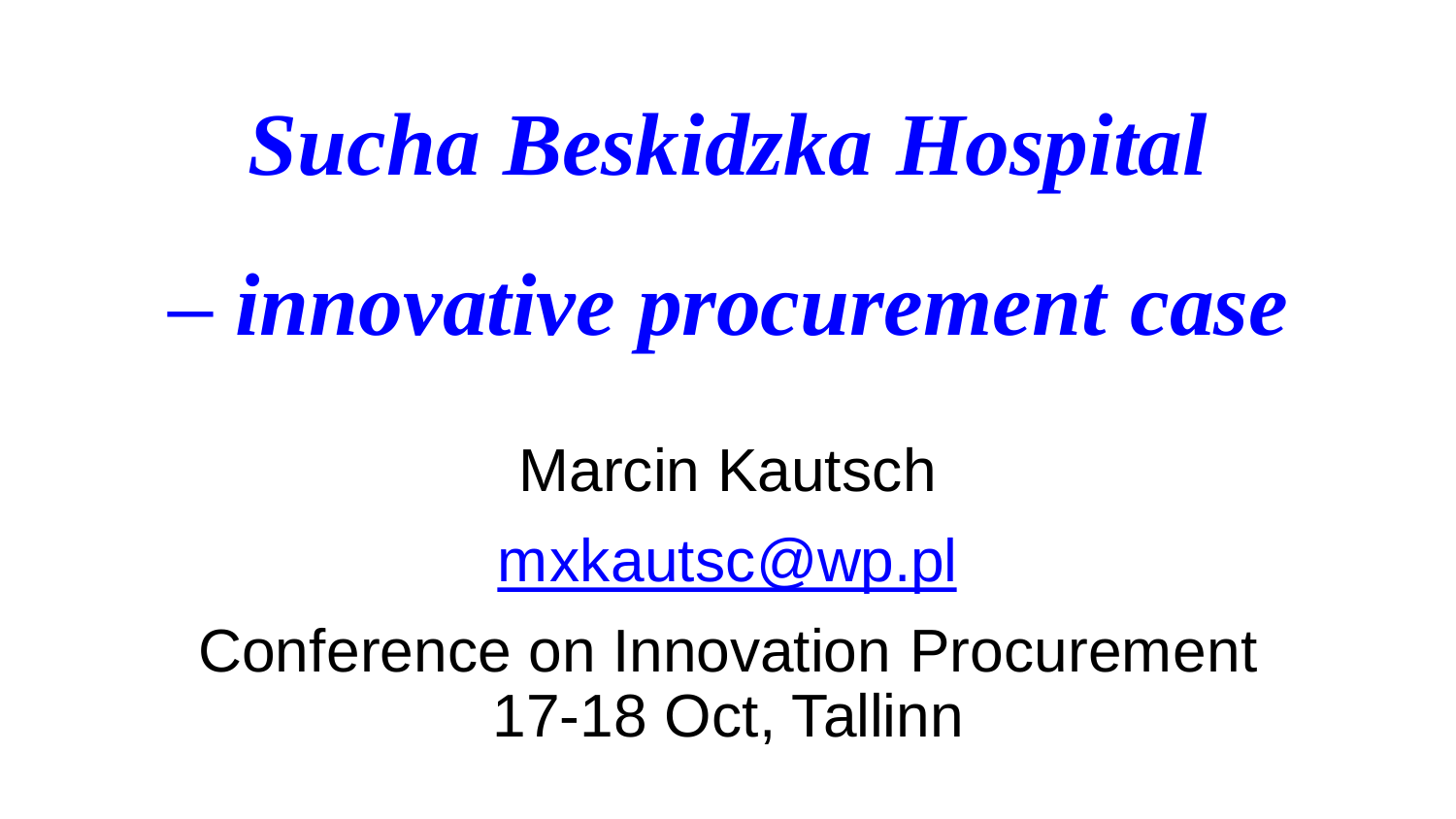#### *The need*

- Long-lasting search for the genuine unmet need
	- We didn't know what
	- We didn't know how
	- We undertook various activities to understand what we needed.
- *Thermal comfort for patients and personnel*
- Different solutions, the chosen one is photovoltaic awnings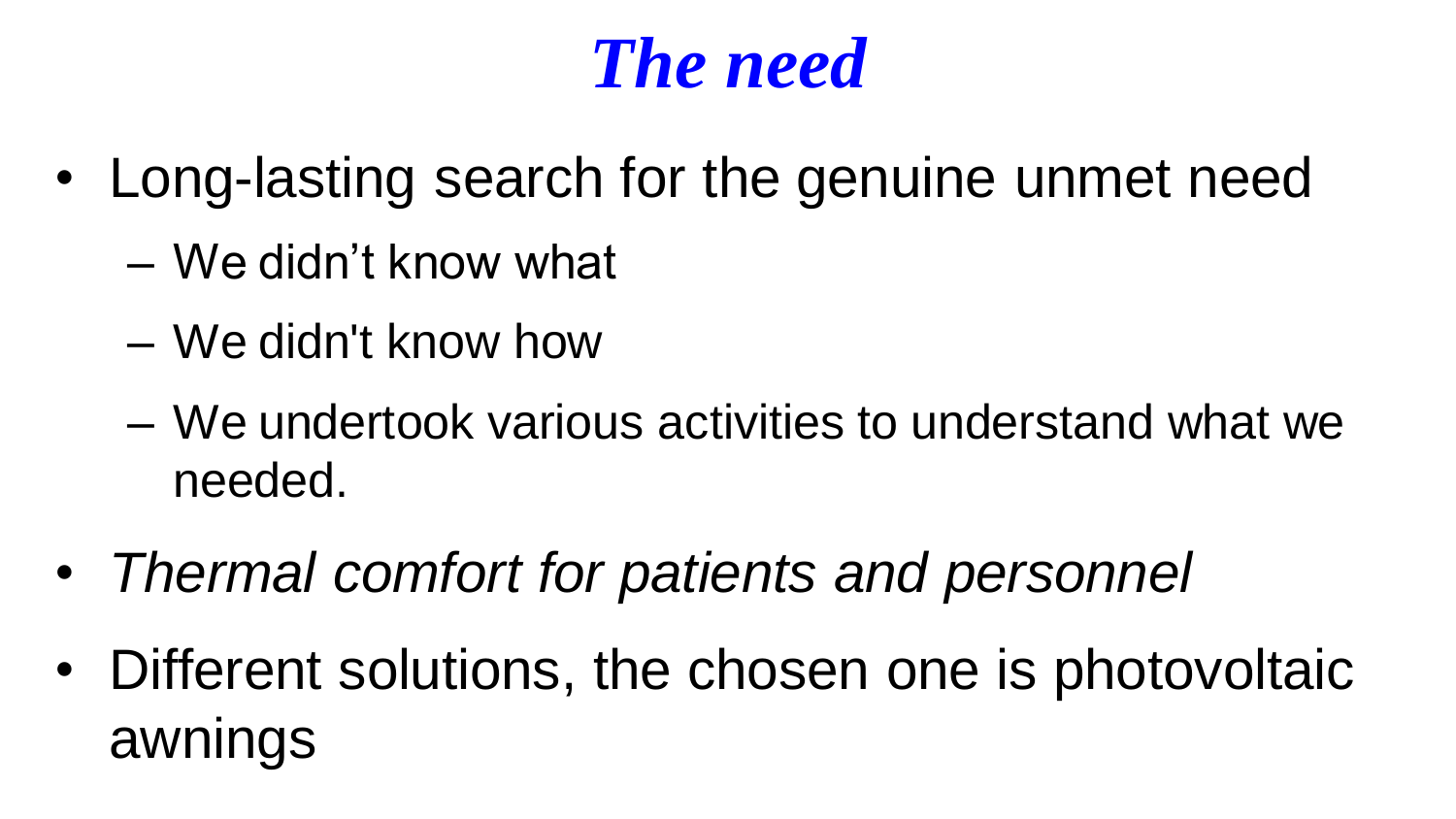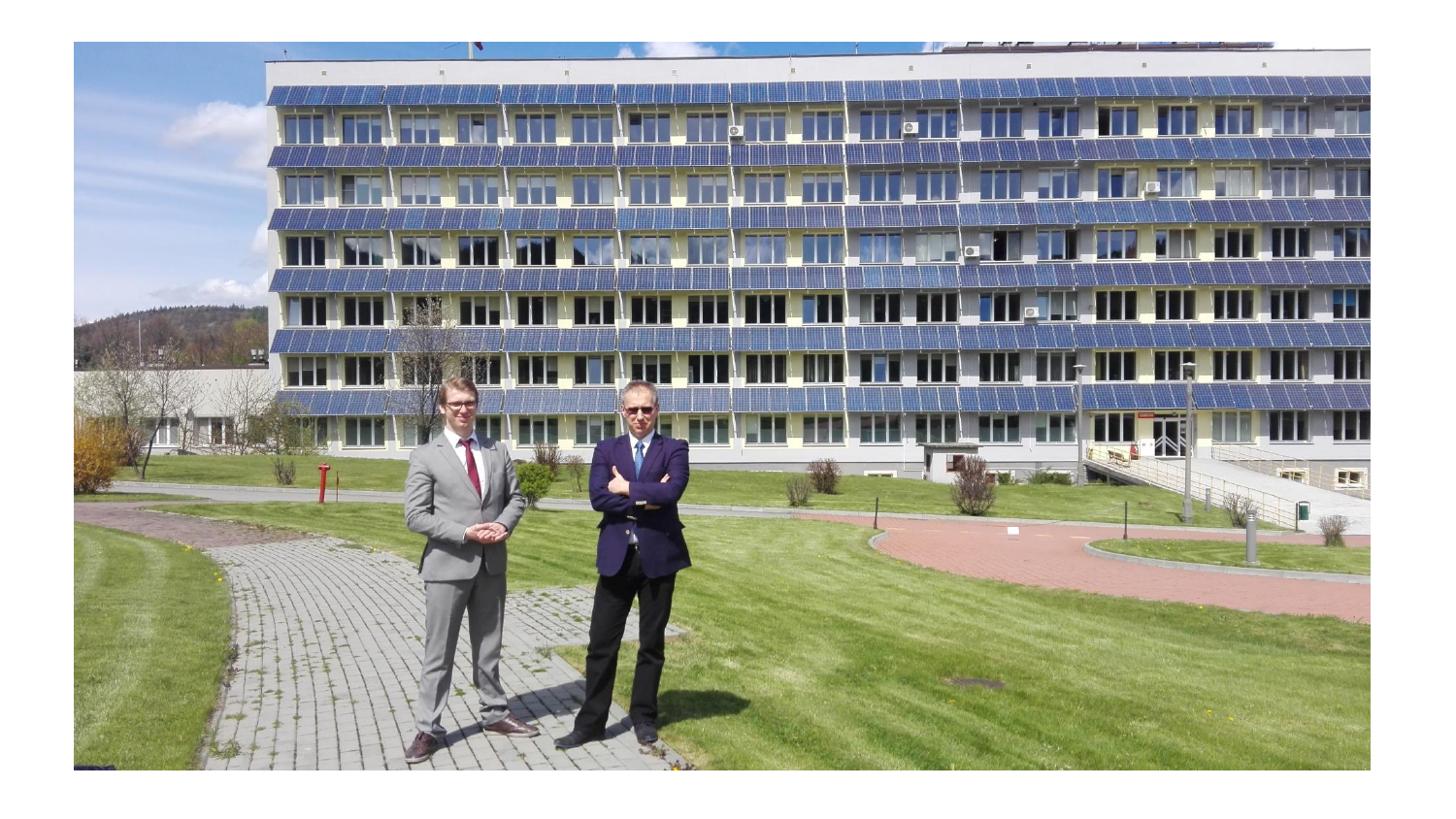*Benefits*

• The need was met, temperature in the hospital was lowered, thermal comfort was improved.

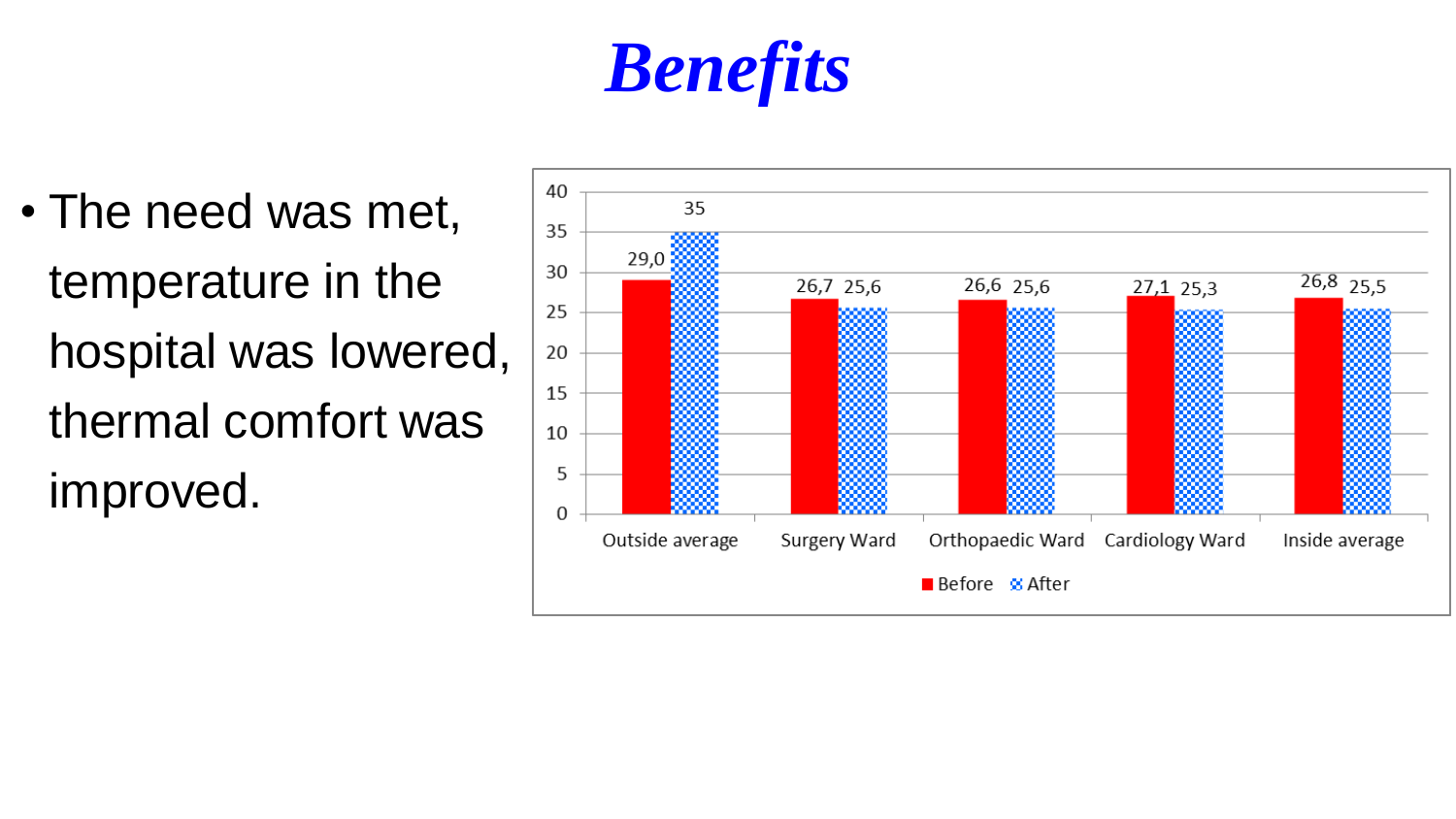### *Benefits*

• Extra energy has been generated, at the moment about 5% of energy that hospital consumes comes from renewable sources.

#### **+ 14 000 EURO a year**

Compared to:

**- 23 000 EURO a year for a proposed air-conditioning**

> **Net value: + 37 000 EURO a year**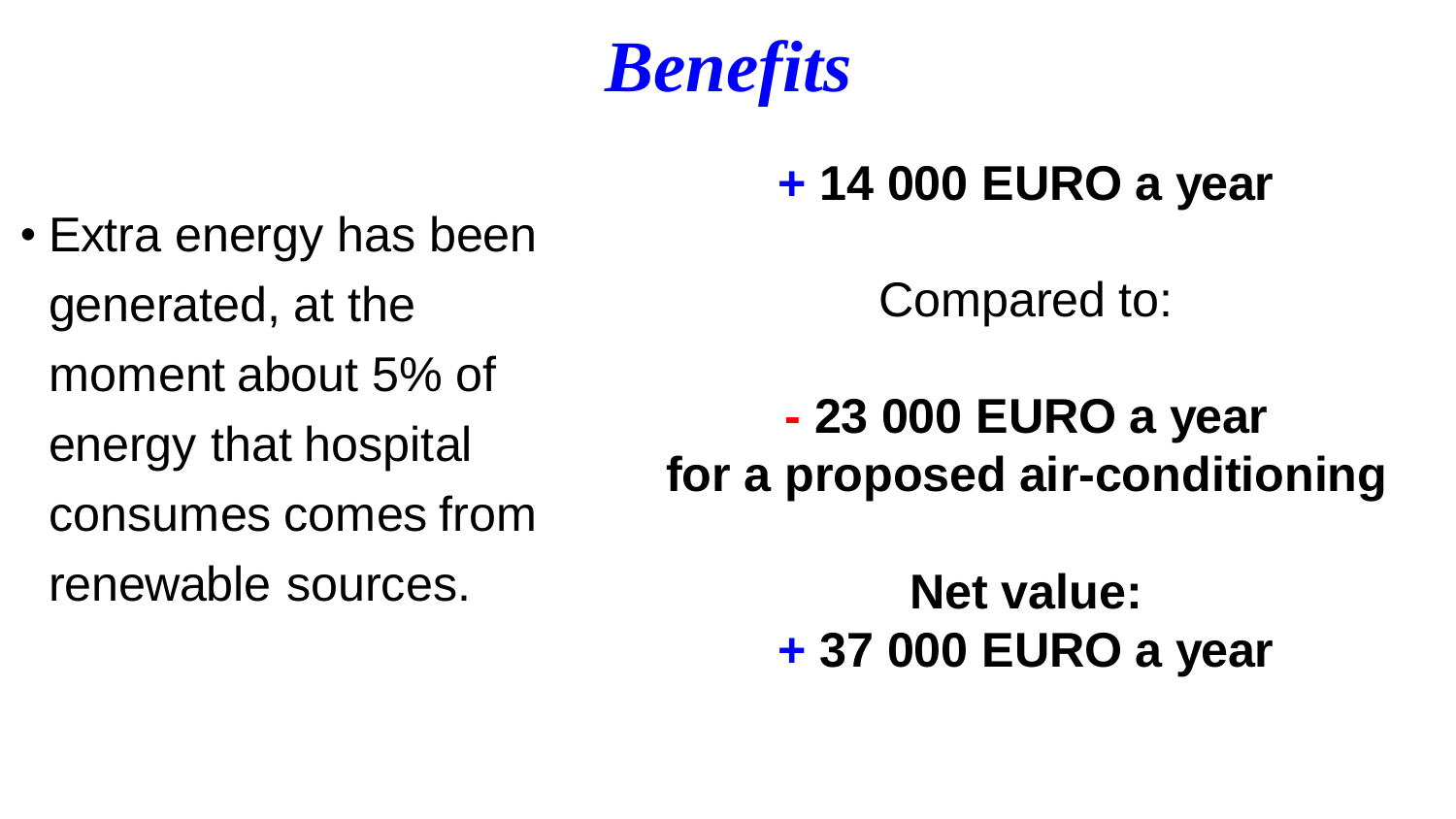### *Benefits*

•**The hospital learnt how to do innovative procurement.**

*If you want a year of prosperity – grow your rice If you want 10 years of prosperity – grow your trees If you want a 100 years of prosperity – grow your people*

*Chinese saying*